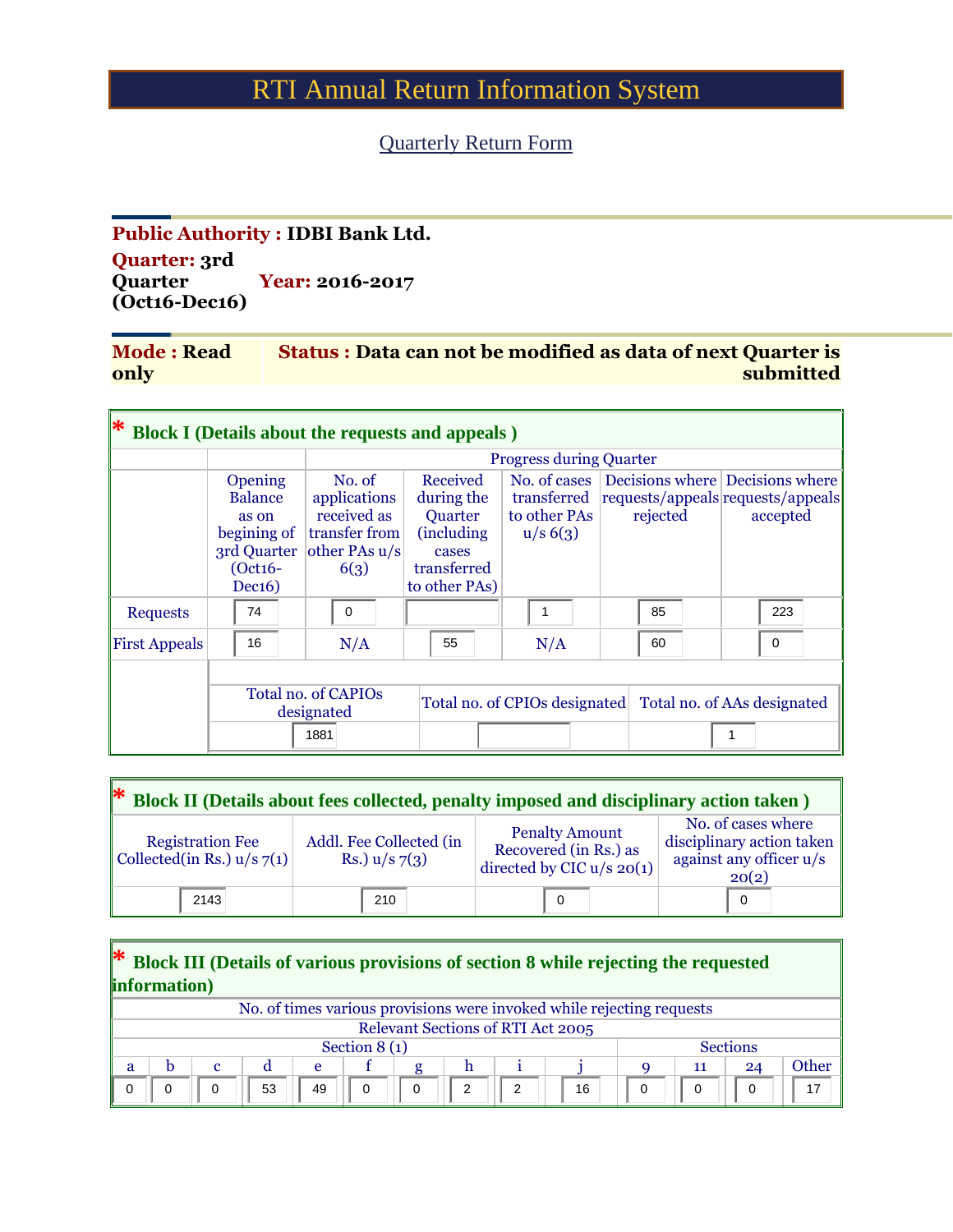|                         | as per section $25(5)$ )                                                                                                |                                                                                      | Block IV (Details regarding compliance of direction/recommendation of the Commission,                                                                                                                                    |
|-------------------------|-------------------------------------------------------------------------------------------------------------------------|--------------------------------------------------------------------------------------|--------------------------------------------------------------------------------------------------------------------------------------------------------------------------------------------------------------------------|
| S.No.                   | Reference No. of cases<br>wherein Commission<br>made specific<br>recommendation per<br>section 25(5) (max. 20<br>chars) | Whether action<br>is initiated to<br>comply with<br>recommendation<br>of Commission. | Details, thereof (max. 250 chars)                                                                                                                                                                                        |
| 1                       |                                                                                                                         | -Select-<br>$\blacksquare$                                                           |                                                                                                                                                                                                                          |
| $\overline{\mathbf{2}}$ |                                                                                                                         | -Select-<br>$\blacksquare$                                                           |                                                                                                                                                                                                                          |
| 3                       |                                                                                                                         | -Select-<br>$\blacksquare$                                                           |                                                                                                                                                                                                                          |
| $\overline{\mathbf{4}}$ |                                                                                                                         | -Select-<br>$\blacksquare$                                                           |                                                                                                                                                                                                                          |
| $\overline{\mathbf{5}}$ |                                                                                                                         | -Select-<br>$\blacksquare$                                                           |                                                                                                                                                                                                                          |
| 6                       |                                                                                                                         | -Select-<br>$\blacksquare$                                                           |                                                                                                                                                                                                                          |
| 7                       |                                                                                                                         | -Select-<br>$\blacksquare$                                                           |                                                                                                                                                                                                                          |
| 8                       |                                                                                                                         | -Select-<br>$\overline{\phantom{a}}$                                                 |                                                                                                                                                                                                                          |
| 9                       |                                                                                                                         | -Select-<br>$\overline{\phantom{a}}$                                                 |                                                                                                                                                                                                                          |
| 10                      |                                                                                                                         | -Select-<br>$\overline{\phantom{a}}$                                                 |                                                                                                                                                                                                                          |
|                         |                                                                                                                         |                                                                                      | If the Public Authority made any changes in regard to its rules/regulations/procedures as a result of<br>requested information by the citizens, please provide the summarized details of the changes (max. 500<br>chars) |
|                         |                                                                                                                         |                                                                                      |                                                                                                                                                                                                                          |

**\* Block V (Details regarding Mandatory Disclosures)**